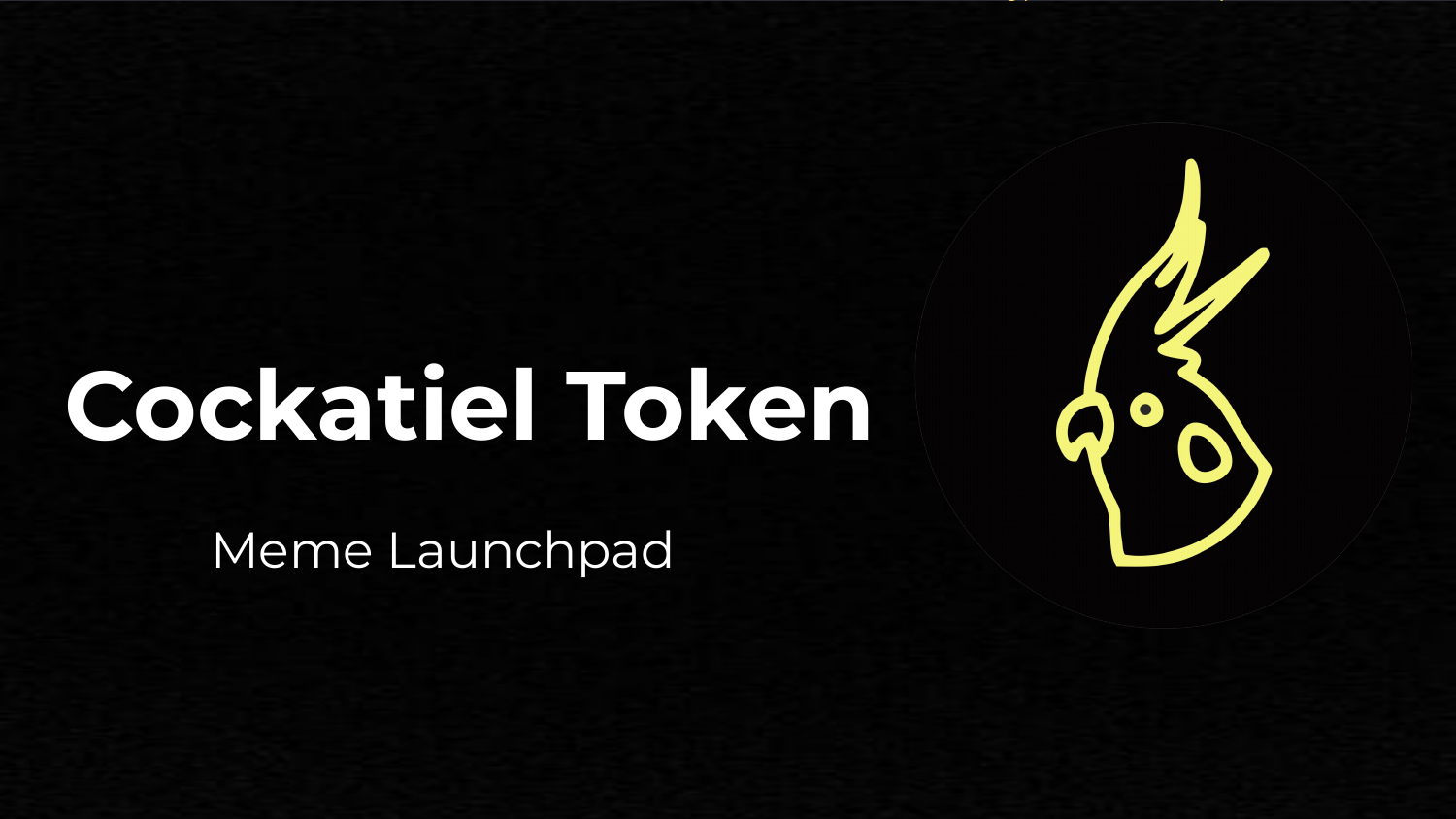## CONTENTS

- 1. Introducing Cockatiel Token
- 2. Cockatiel Token
- 3. Smart Contract Features
- 4. Cockatiel Token Utility
- 5. Why Cockatiel Token?
- 6. Cockatiel Token Roadmap
- 7. Token Distribution
- 8. Entertainment
- 9. Cockatiel TV
- 10. Flappy Cockatiel
- 11. For Investors
- 12. For Startups
- 13. Future

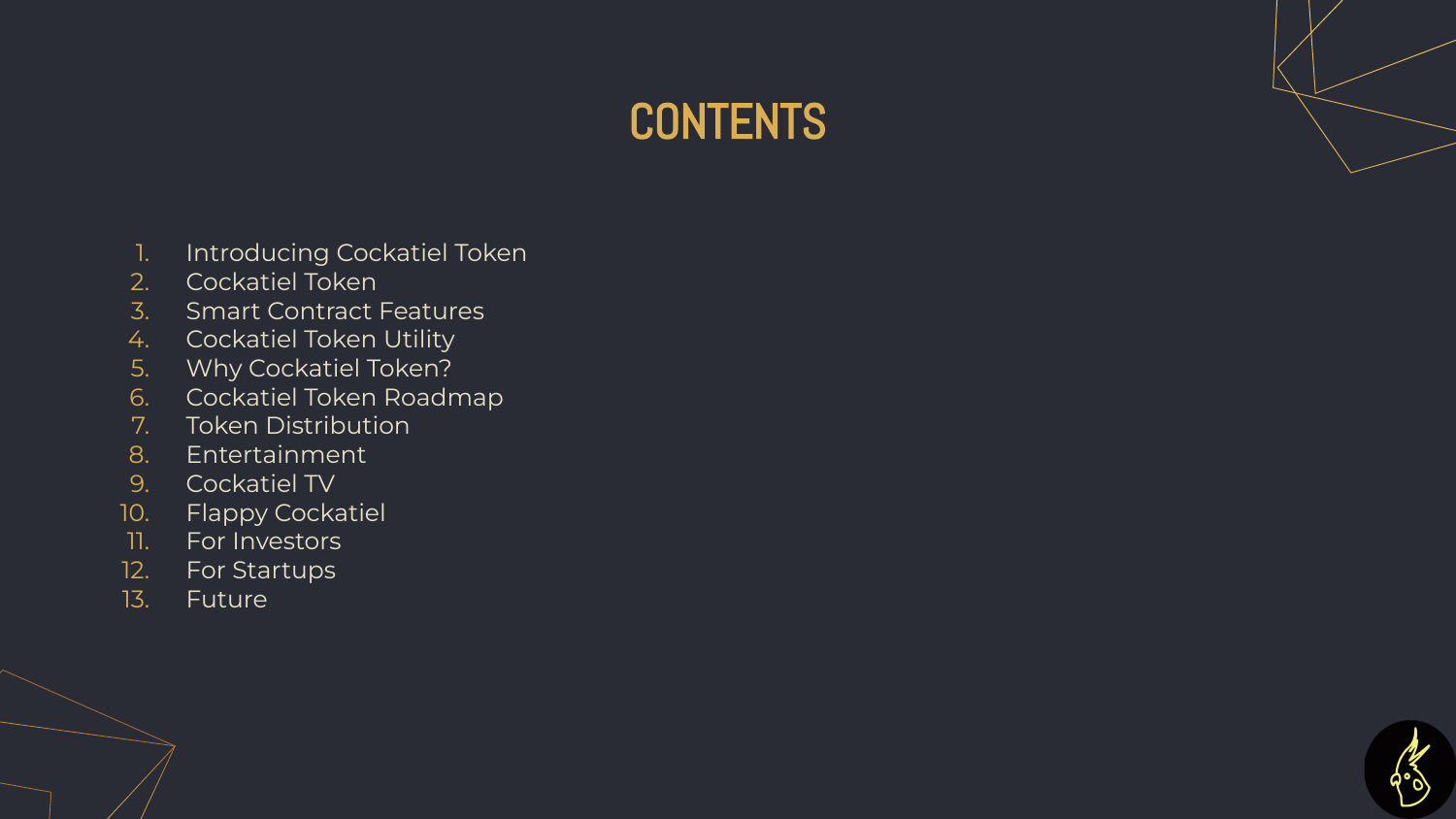### Introducing Cockatiel Token

Besides being a meme token, Cockatiel Token is also a Launchpad developed by blockchain enthusiasts. Cockatiel helps with the necessary funding and support to launch new projects in the most efficient way.

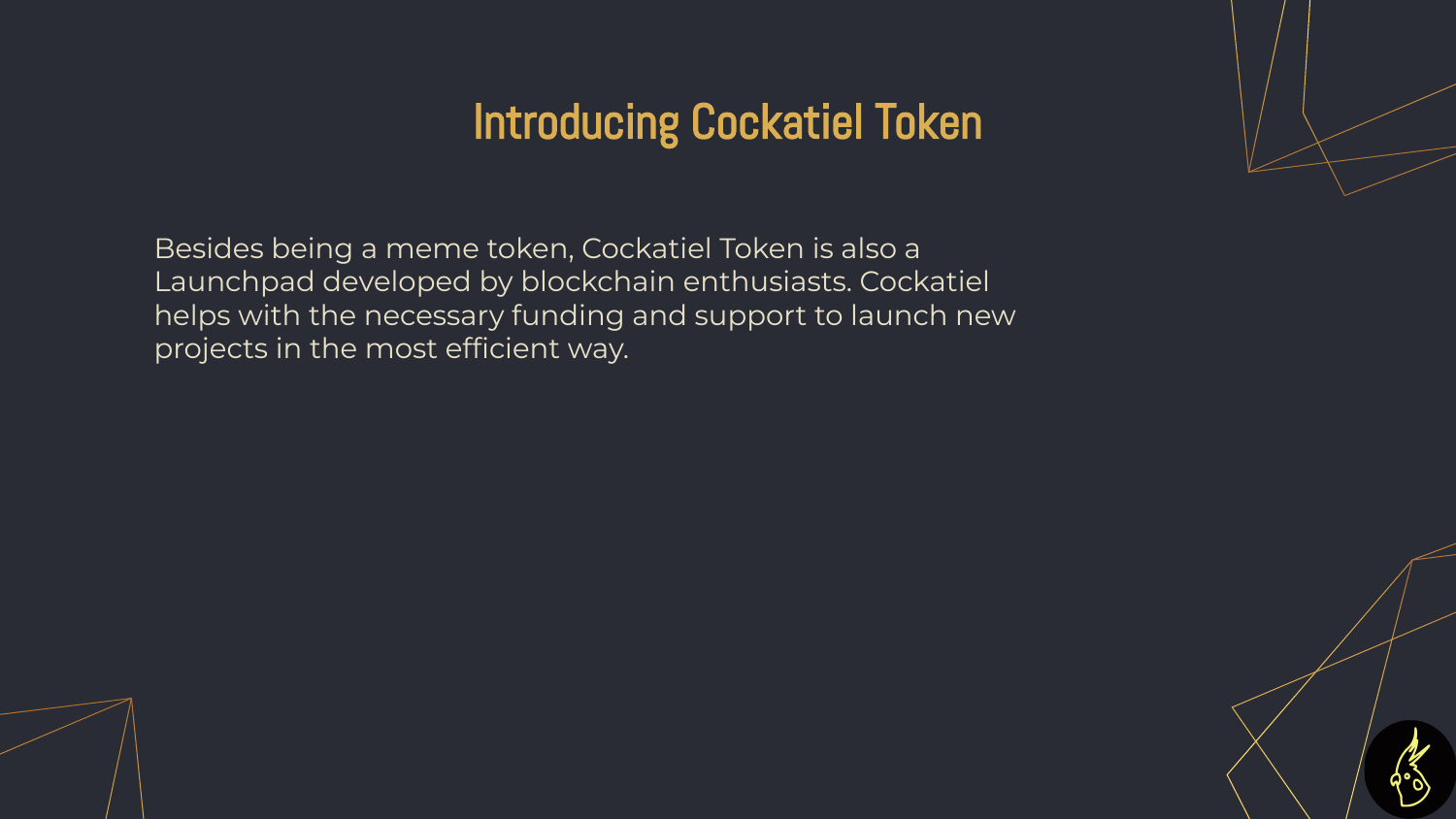#### Cockatiel Token

Cockatiel Token is a community-driven DeFi project built on the Binance Smart Chain. The meme world has exploded in recent months. As Cockatiel Token family, we are stepping into the world of Memes. Apart from a meme token, our project will present great opportunities to Cockatiel Token holders by examining and researching upcoming projects and putting them on pre-sale on our own platform.

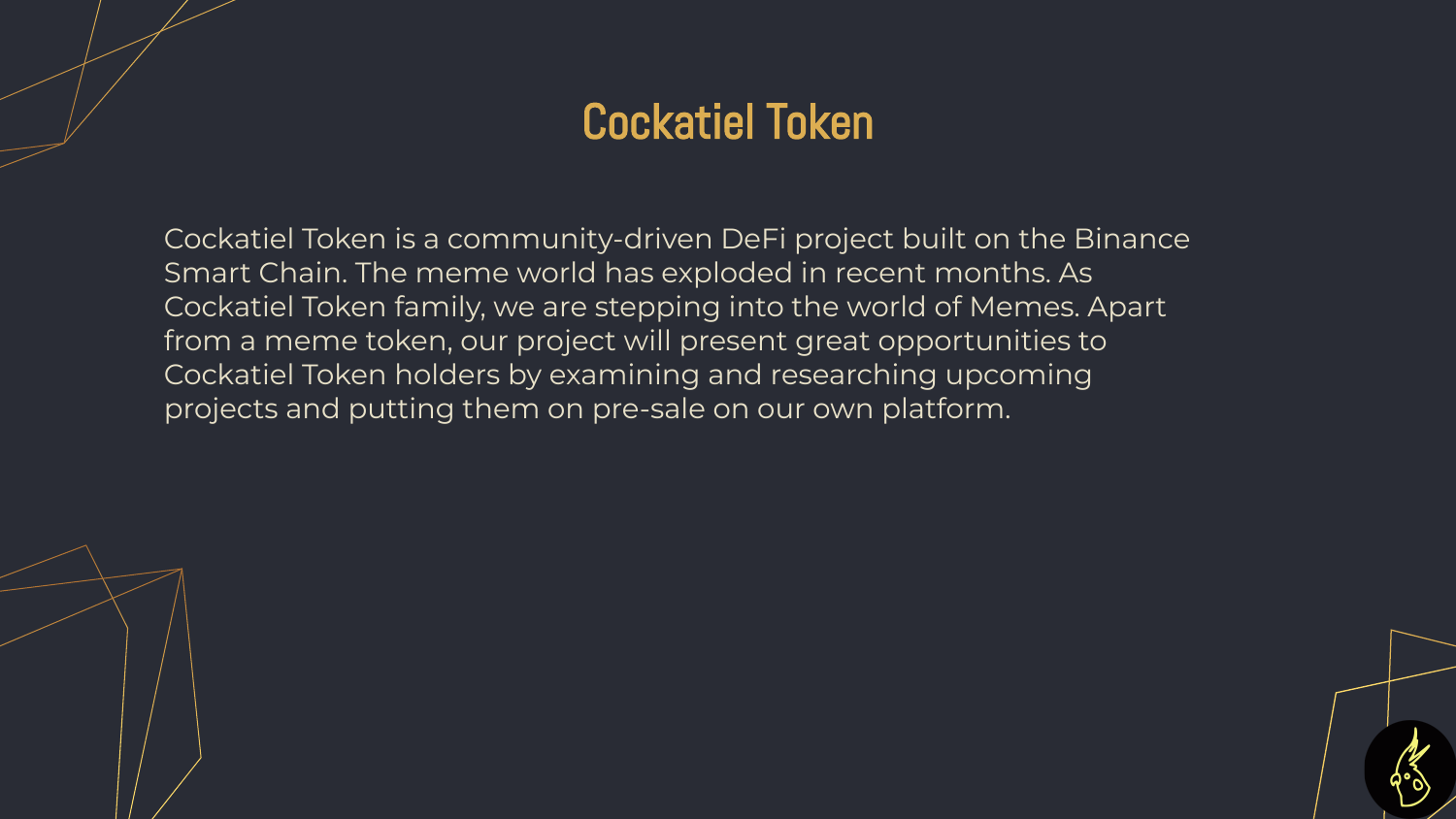#### **Smart Contract Features**

There is an automatic LP tax feature in every transaction. The reason for this is that the price does not fluctuate much in large purchases or sales. By holding Cockatiel Token, you can earn a passive income due to the statics reward feature. In the long run, Cockatiel Token's total supply will decrease and its value will increase because it has the feature of being burnt in every transaction.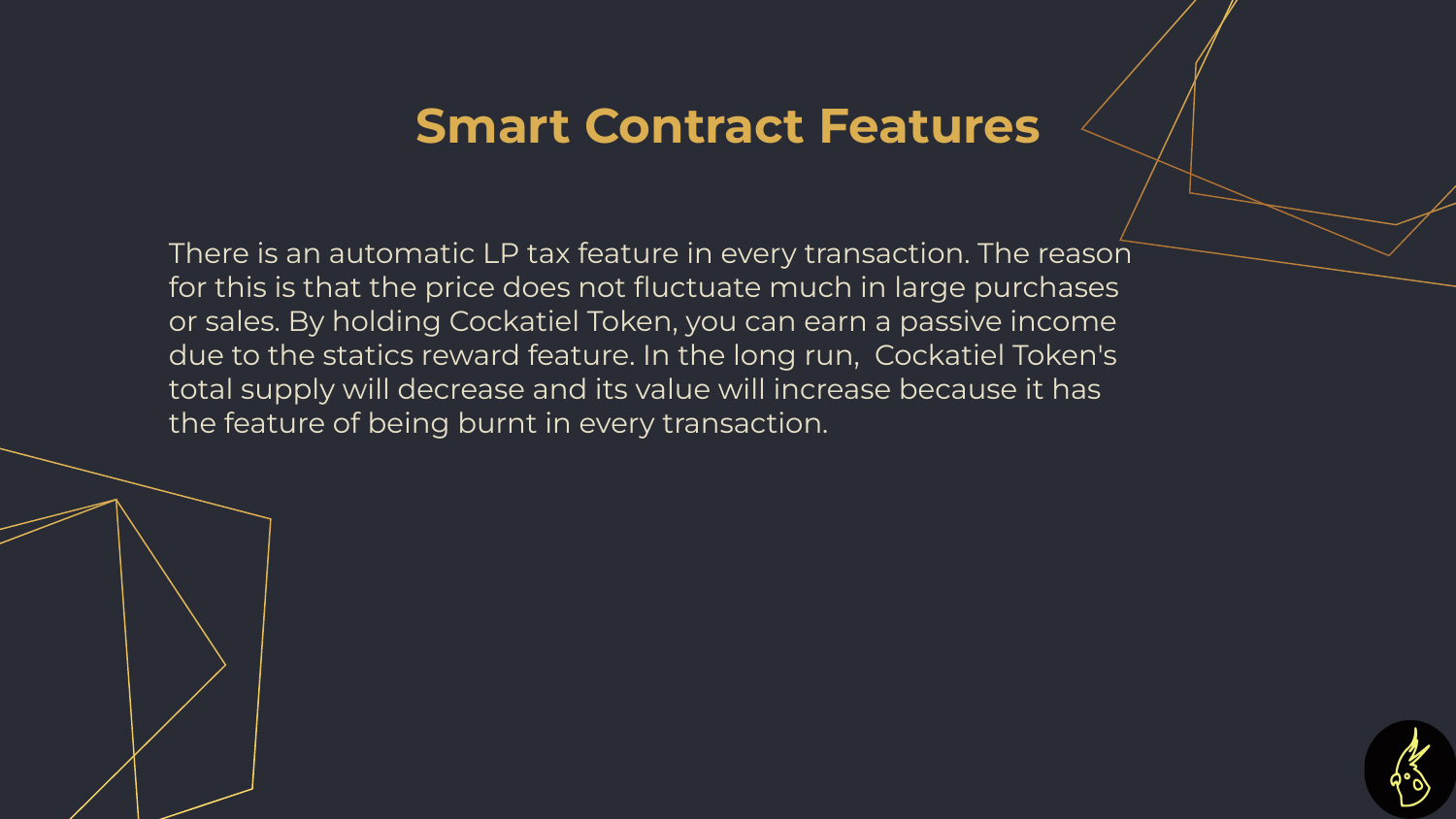#### Cockatiel Token Utility



#### Auto LP Generation (4%) Static Rewards (2%)

4% tax on each transaction is set aside to automatically generate liquidity inside PancakeSwap liquidity pools.



Holders will receive tokens through a static reflection; every transaction will be taxed 2% and distributed to holders.

#### Burn (2%)

2% will automatically go to the burn wallet. This means that in the long run, the total supply will decrease and the price will rise.

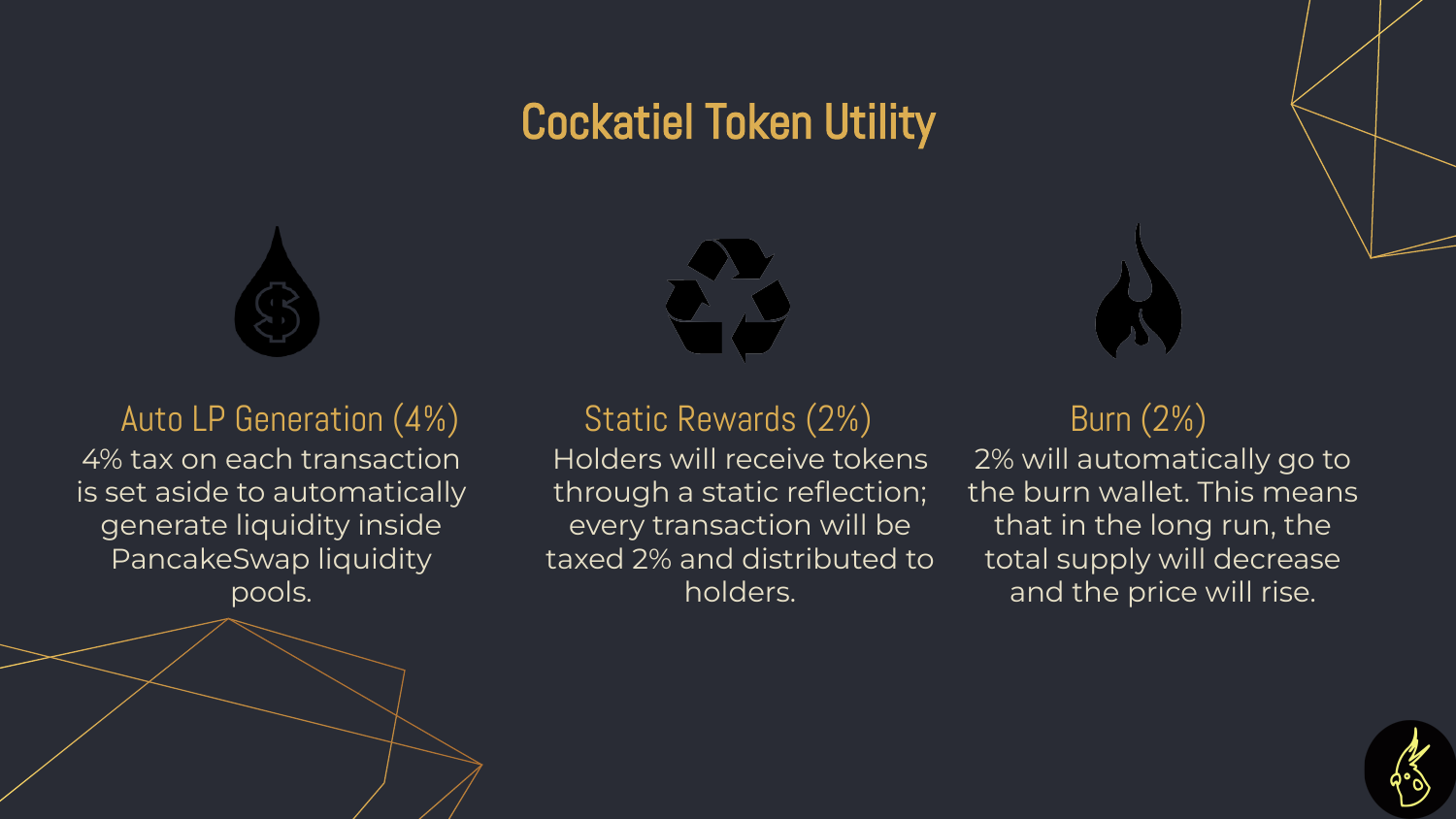### Why Cockatiel Token?

With the rapidly developing blockchain technology, this field is not without its problems. Cockatiel Token has an ecosystem that produces solutions to these problems. There are also negative situations in the blockchain industry. Scams are becoming more common with this trend. Cockatiel Token plans to eliminate these issues with its own launchpad. Our main goal in this protocol is to create opportunities for our users to feel safe with new projects with low fees and secure transactions.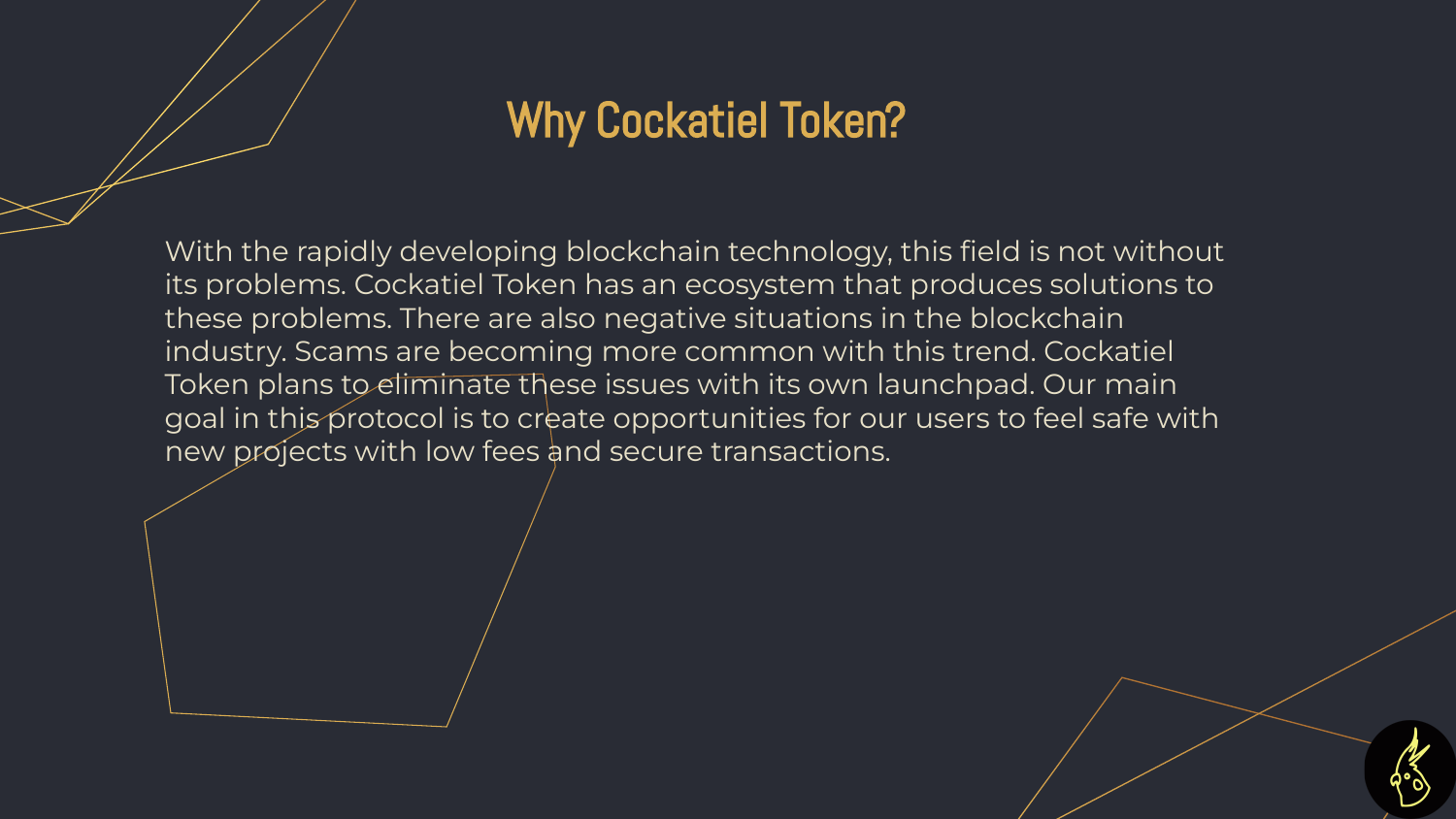### **Cockatiel Token Roadmap**

● Audit contract

- Website launch
- LitePaper launch
- Apply for
- CoinGecko
- Apply for

#### CoinMarketCap

- Launch 1 IDO
- Governance model
- Entertainment
- applications will be
- developed
- **•** Secure new
- advisors
- Staking feature
- launched
- CoinMarketCap
- listing
- CoinGecko listing

#### **Q4 (2021) Q1 (2022) Q2 (2022)**

● Launch 4 IDOs ● Exchange listings ● Expand launchpad partnerships **• Cockatiel TV** application will be developed ● Community formation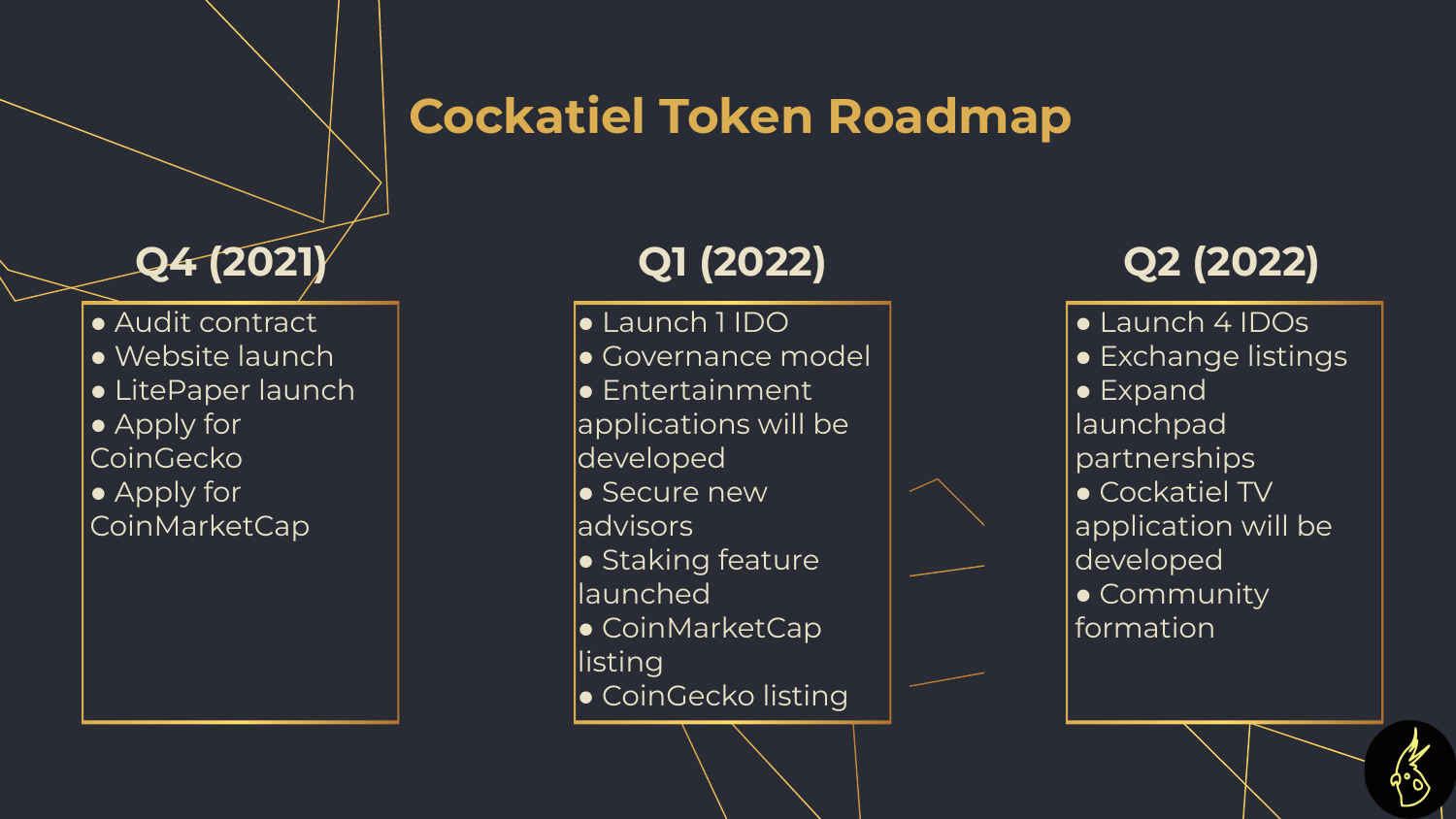### Token Distribution

#### **Total Supply: 100 000 000 000**

- 3.185 Billion Private presale
- 10.5 Billion Public presale
- 6.09 Billion Liquidity (Locked)
- 50.225 Billion Burn
- 10 Billion Team (Locked)
- 10 Billion Marketing, Partnership, Operation and Development (Unlocked)  $\rightarrow$  10 Billion Staking pool reward allocation



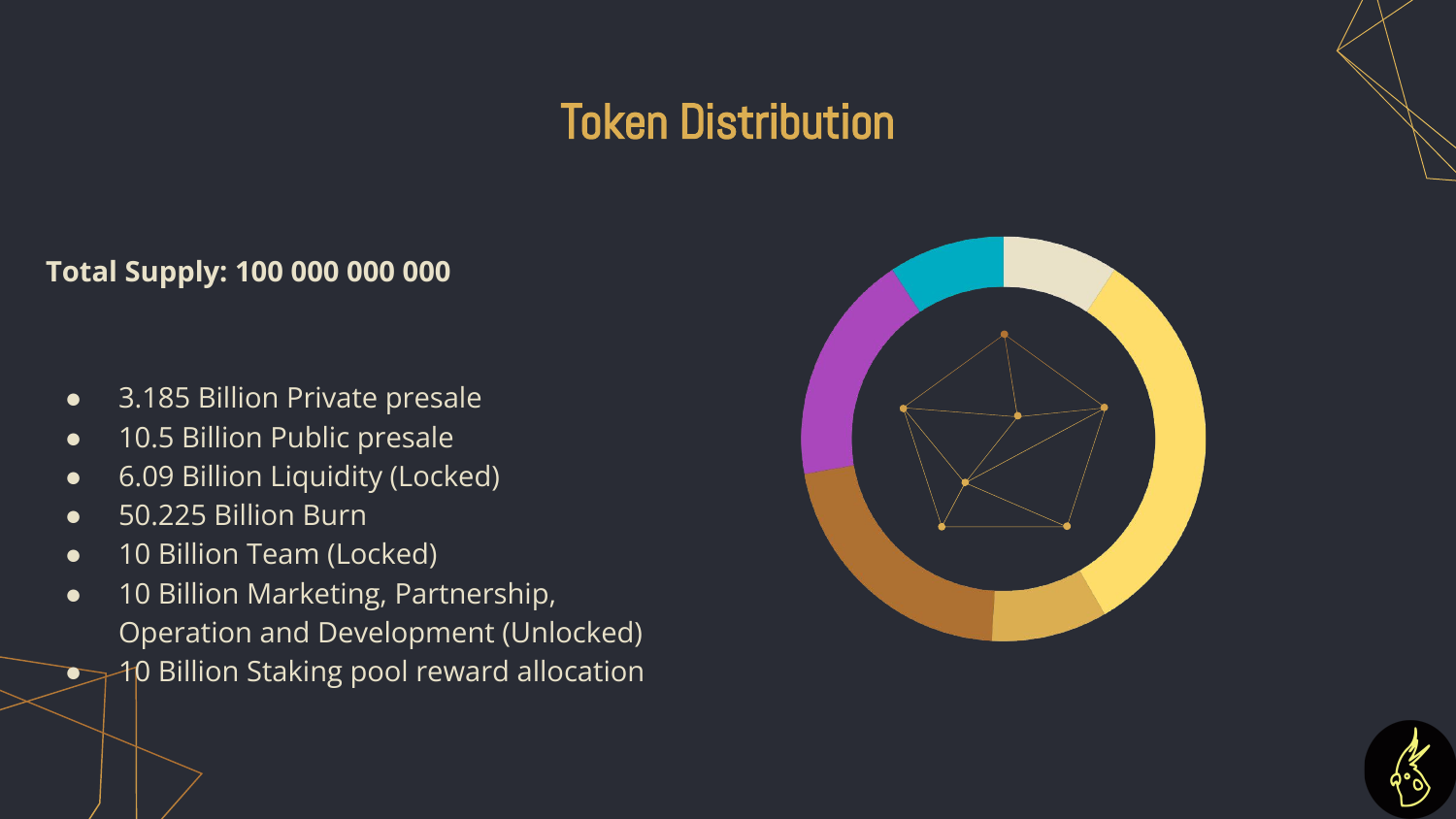### **Entertainment**

In order to make Cockatiel Token more active, we have released fun games on Google Play Store and App Store. These games will be more different and advanced over time. Rewards and passive income will increase. This will be positive for our token in the long run.



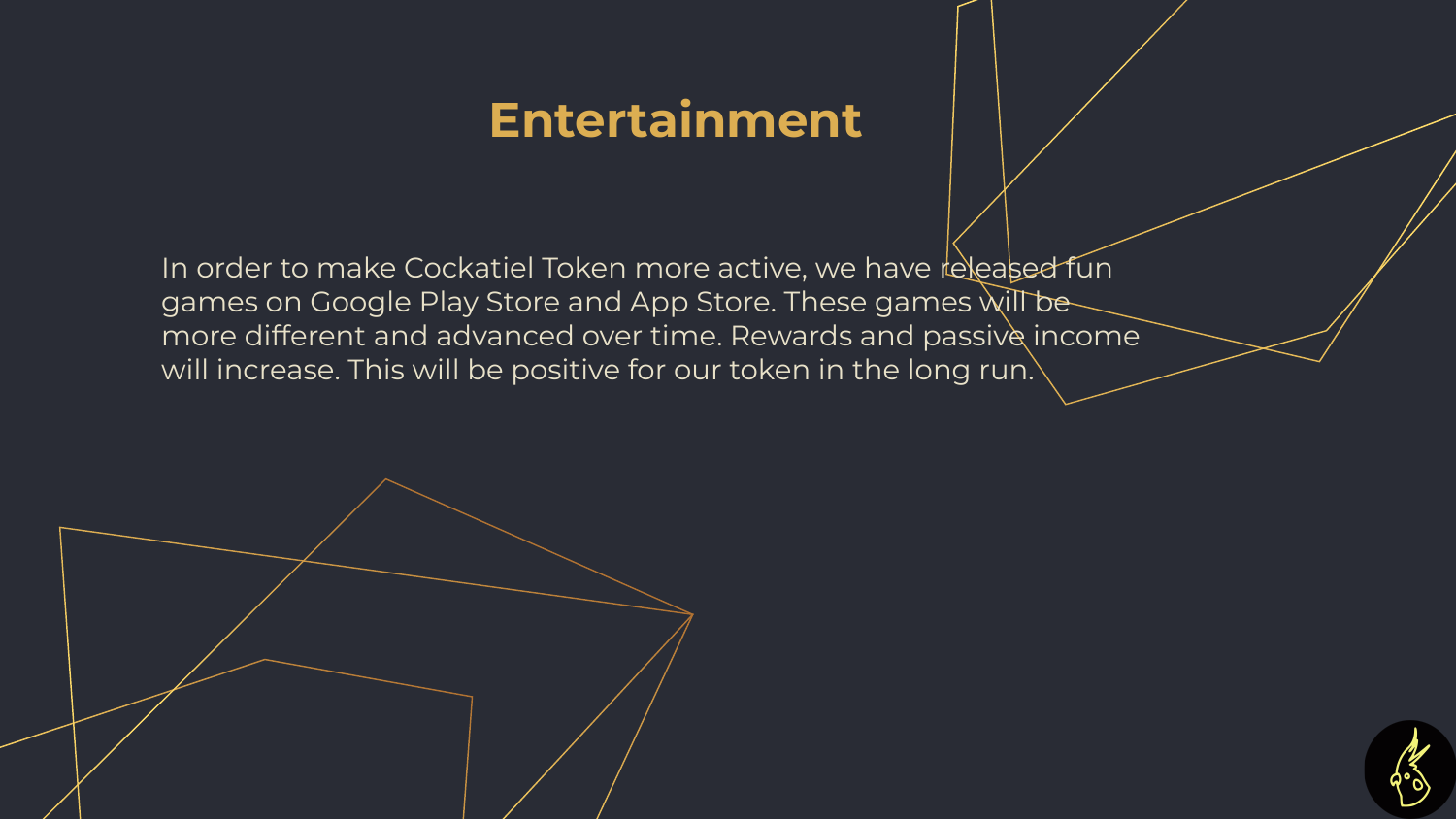### Cockatiel TV

Our mobile application named Cockatiel TV consists of two parts. Our news section offers a great opportunity for those who want to be updated about cryptocurrencies and blockchain technology. The other section will be a platform where new projects will be able to advertise themselves. In short, you can both learn about the current news about crypto and be aware of new projects. Our application is absolutely free and will not be paid in any way.

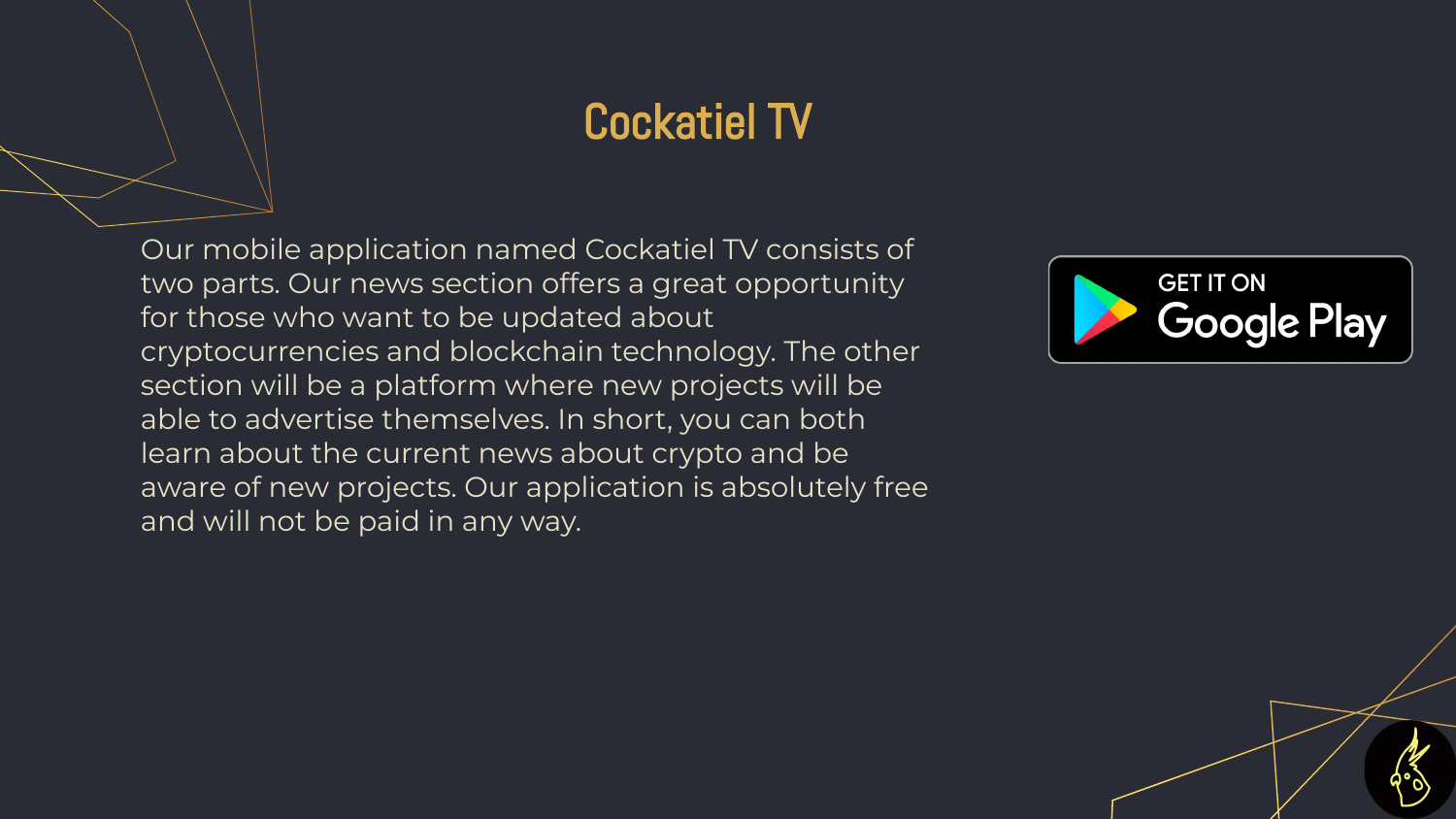# Flappy Cockatiel

Our game called Flappy Cockatiel is for entertainment purposes only. Weekly rewards will also be distributed. You can win the \$50 prize by breaking the record of the week in the game.



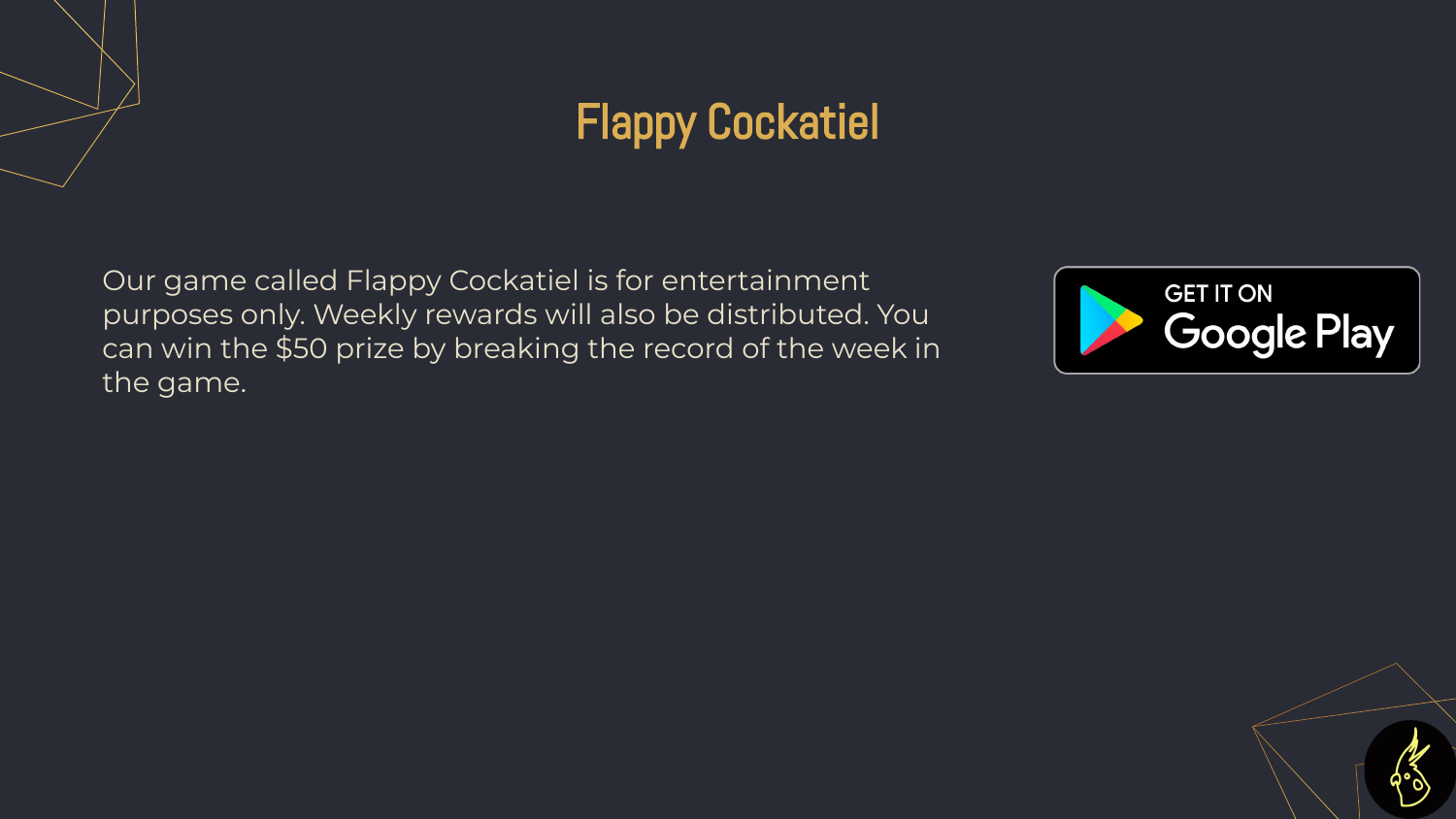#### For Investors

# Tier 1 Tier 2 1 Tier 3

Guaranteed access for IDO:

● For Tier 1, investors need to stake at least \$1000 worth of COCKATIEL in their wallet to qualify for the pre-sales.

Whitelist slot for IDO:

● Need to qualify for whitelist and investors need to stake at least \$100 worth of COCKATIEL in their wallet.

Public sale for IDO:

● Public sale will be open to everyone after tier 1 and tier 2.

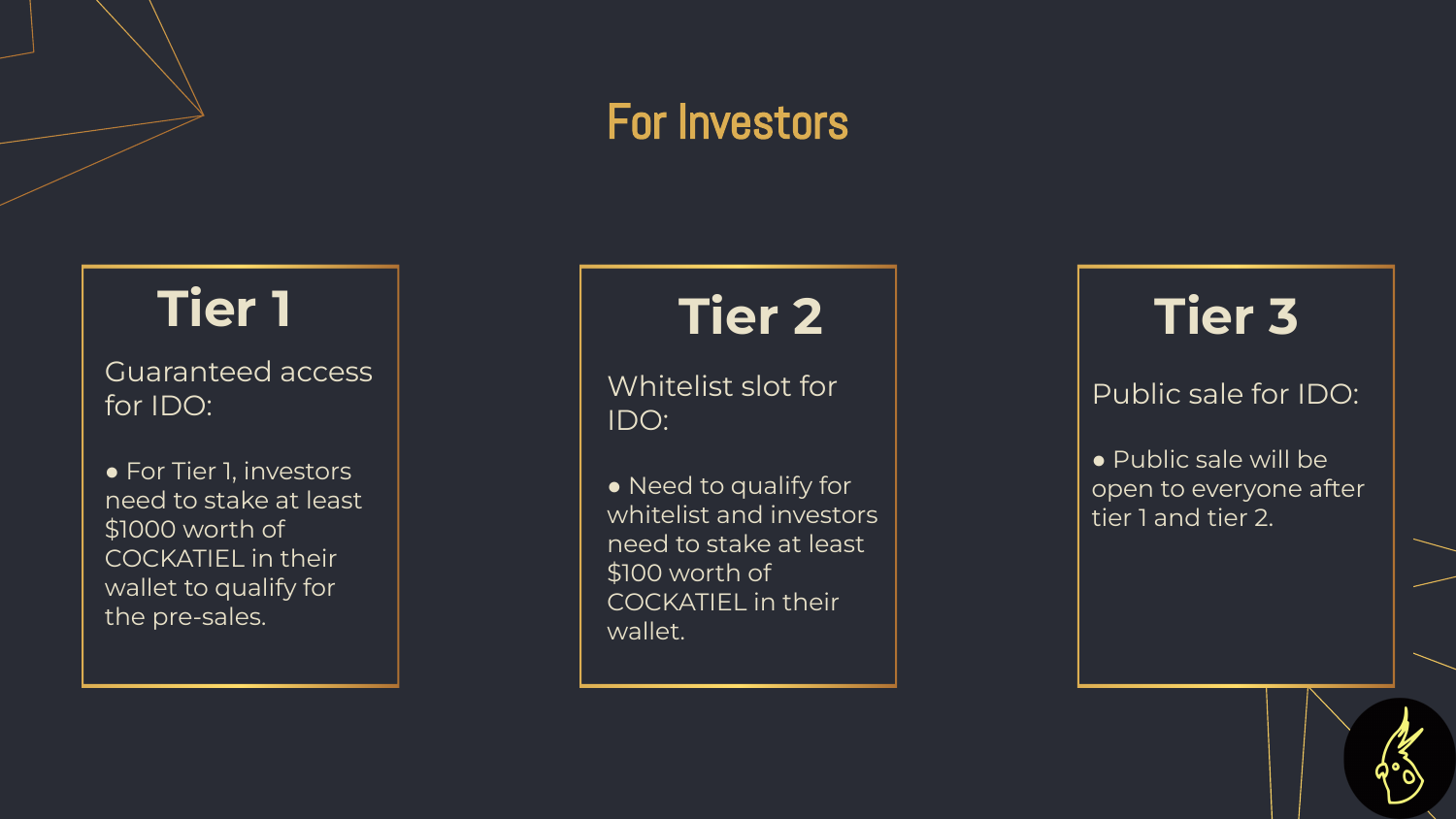### For Startups

New IDOs who want to appear on our platform can apply by clicking the IDO Application button on our site.

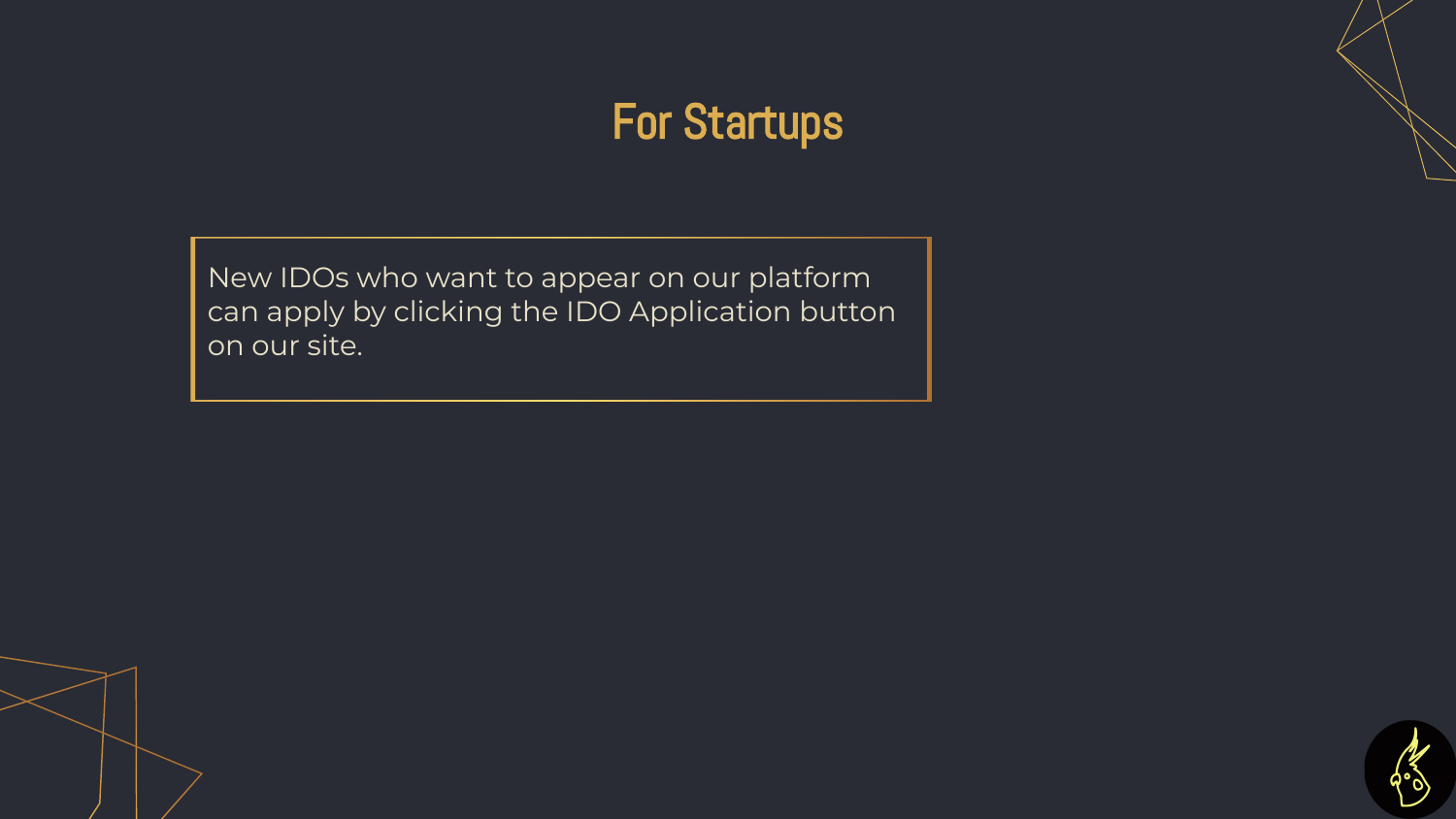### Future

Due to our teammates who are professionals in the mobile game and application business, we will release more games that will generate passive income in the near future. Staking feature will be launched soon in Q4. Partnerships will be made with quality projects. We will provide our holders with quality IDOs that will generate high profits.